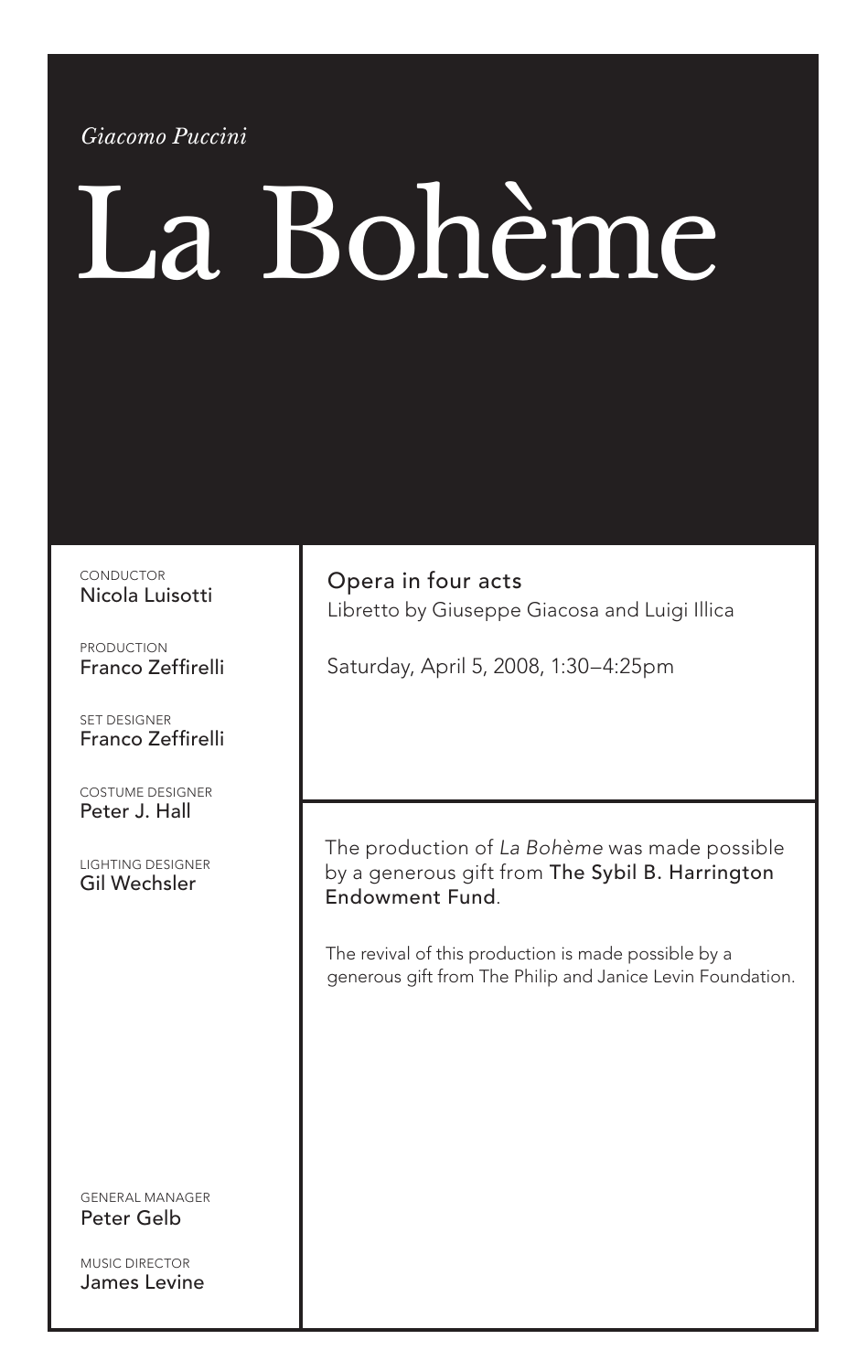| The Metropolitan Opera<br>2007-08 Season                                                                                                  |                                                                                                                                        |                                                                                                                          |
|-------------------------------------------------------------------------------------------------------------------------------------------|----------------------------------------------------------------------------------------------------------------------------------------|--------------------------------------------------------------------------------------------------------------------------|
|                                                                                                                                           | Giacomo Puccini's                                                                                                                      | The 1,196th Metropolitan Opera performance of<br>La Bohème                                                               |
|                                                                                                                                           | Conductor<br>Nicola Luisotti<br>IN ORDER OF VOCAL APPEARANCE                                                                           |                                                                                                                          |
|                                                                                                                                           | Marcello<br>Ludovic Tézier<br>Rodolfo<br>Ramón Vargas<br>Colline<br>Oren Gradus<br>Schaunard<br>Quinn Kelsey<br>Benoit<br>Paul Plishka | Musetta<br>Ainhoa Arteta<br>Customhouse sergeant<br><b>Robert Maher</b><br>Customhouse officer<br><b>Richard Pearson</b> |
| This afternoon's<br>performance is<br>being broadcast<br>live on Metropolitan<br>Opera Radio, on<br>Sirius Satellite Radio<br>channel 85. | Mimì<br>Angela Gheorghiu<br>Parpignol<br>Meredith Derr<br>Alcindoro<br>Paul Plishka                                                    |                                                                                                                          |

ı

ſ

Saturday, April 5, 2008, 1:30–4:25pm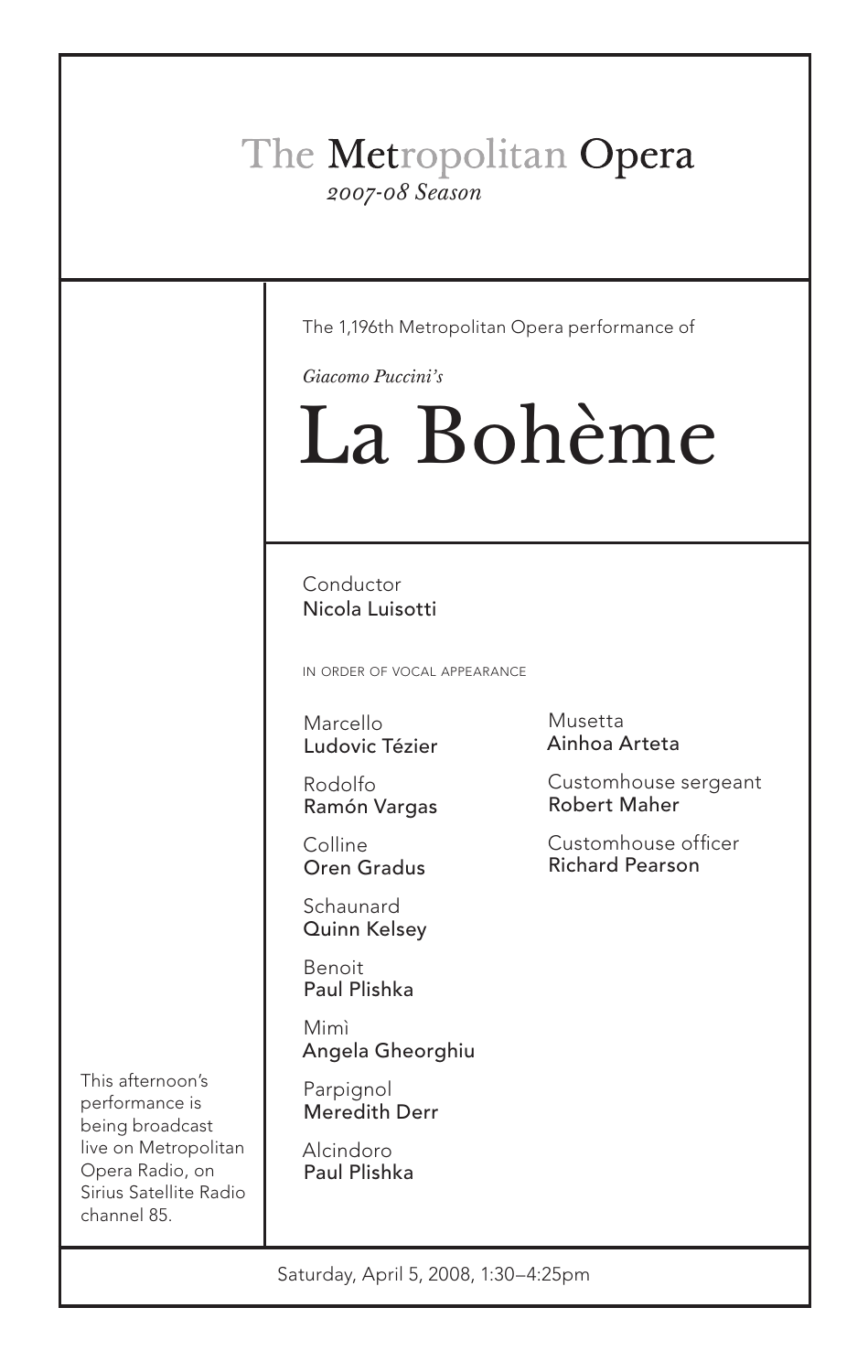|                                                                                                       | This afternoon's performance is being transmitted<br>live in high definition to movie theaters worldwide.<br>The Met: Live in HD is generously supported<br>by the Neubauer Family Foundation.                                                                                                                                                                                                                                                                                                                                                                                                                                                                                                                                                                                                                                                                                                                                                                |
|-------------------------------------------------------------------------------------------------------|---------------------------------------------------------------------------------------------------------------------------------------------------------------------------------------------------------------------------------------------------------------------------------------------------------------------------------------------------------------------------------------------------------------------------------------------------------------------------------------------------------------------------------------------------------------------------------------------------------------------------------------------------------------------------------------------------------------------------------------------------------------------------------------------------------------------------------------------------------------------------------------------------------------------------------------------------------------|
|                                                                                                       |                                                                                                                                                                                                                                                                                                                                                                                                                                                                                                                                                                                                                                                                                                                                                                                                                                                                                                                                                               |
| A scene from Act II of<br>Puccini's La Bohème                                                         | Chorus Master Donald Palumbo<br>Musical Preparation Jane Klaviter, Robert Morrison,<br>Derrick Inouye, Carrie-Ann Matheson, Lydia Brown, and<br>Leonardo Vordoni<br>Assistant Stage Directors J. Knighten Smit and<br>Kathleen Smith Belcher<br>Stage Band Conductor Gregory Buchalter<br>Prompter Jane Klaviter<br>Met Titles Sonya Friedman<br>Children's Chorus Director Elena Doria<br>Associate Designer David Reppa<br>Scenery, properties, and electrical props constructed and<br>painted in Metropolitan Opera Shops<br>Costumes executed by Metropolitan Opera Costume<br>Department<br>Wigs executed by Metropolitan Opera Wig Department<br>Ladies millinery by Reggie G. Augustine<br>Men's hats by Richard Tautkus<br>Animals supervised by All-Tame Animals, Inc.<br>This performance is made possible in part by public funds<br>from the New York State Council on the Arts.<br>Before the performance begins, please switch off cell phones |
| Classic Met broadcasts are<br>available on demand at<br>Rhapsody.com.<br>Yamaha is the official piano | and other electronic devices.                                                                                                                                                                                                                                                                                                                                                                                                                                                                                                                                                                                                                                                                                                                                                                                                                                                                                                                                 |
| of the Metropolitan Opera.                                                                            |                                                                                                                                                                                                                                                                                                                                                                                                                                                                                                                                                                                                                                                                                                                                                                                                                                                                                                                                                               |
| Latecomers will not be<br>admitted during the<br>performance.                                         | <b>Met Titles</b><br>To activate, press the red button to the right of the screen in front of your seat<br>and follow the instructions provided. To turn off the display, press the red                                                                                                                                                                                                                                                                                                                                                                                                                                                                                                                                                                                                                                                                                                                                                                       |
| Visit metopera.org                                                                                    | button once again. If you have questions please ask an usher at intermission.                                                                                                                                                                                                                                                                                                                                                                                                                                                                                                                                                                                                                                                                                                                                                                                                                                                                                 |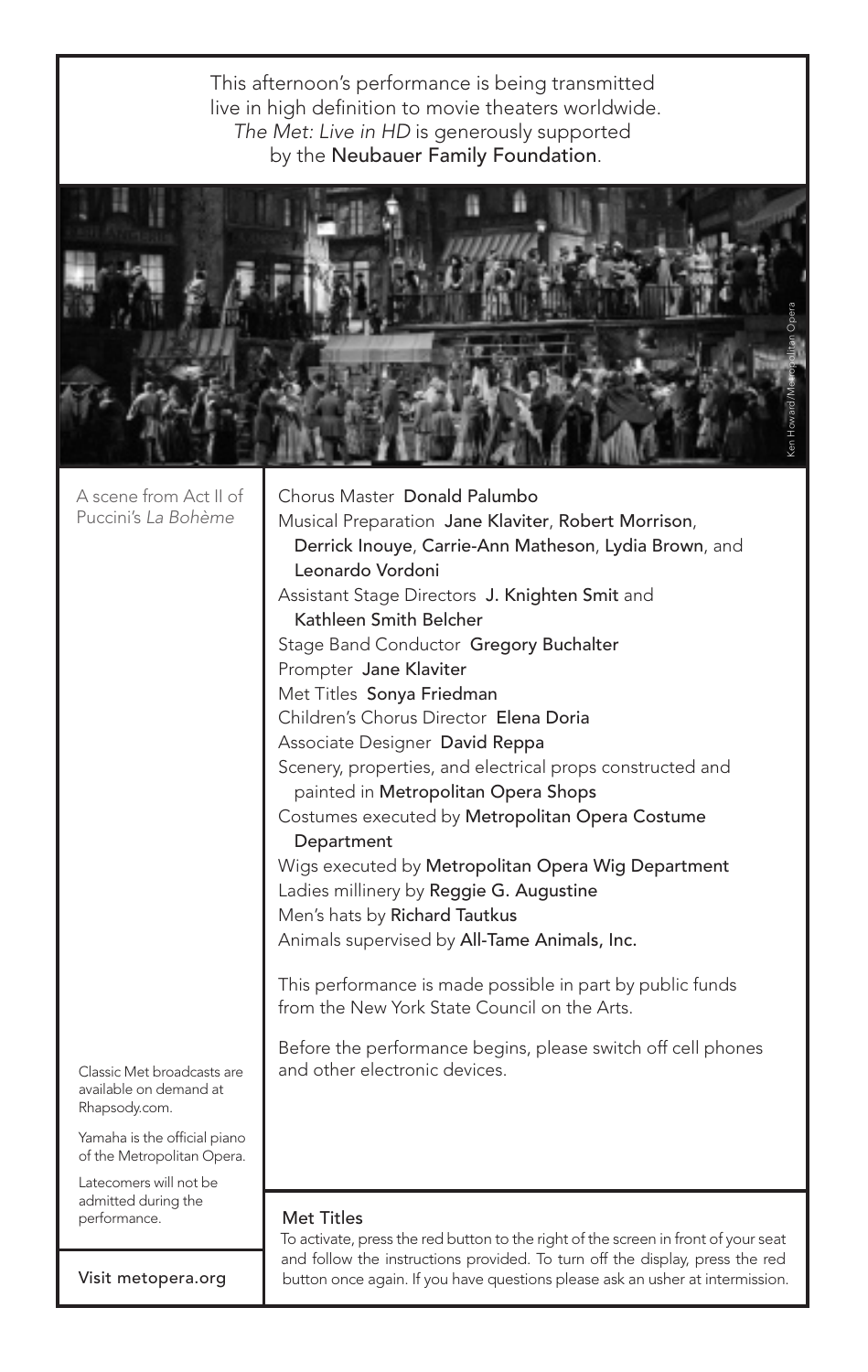## Synopsis

Paris in the 1830s

Act I A garret

Act II The Café Momus, in the Latin Quarter

#### *Intermission*

Act III The Barrière d'Enfer, a toll-gate on the edge of Paris

*Intermission*

Act IV A garret

#### Act I

In their Latin Quarter garret, the near-destitute artist Marcello and poet Rodolfo try to keep warm on Christmas Eve by feeding the stove with pages from Rodolfo's latest drama. They are soon joined by their roommates— Colline, a young philosopher, and Schaunard, a musician, who brings food, fuel, and funds he has collected from an eccentric student. While they celebrate their unexpected fortune, the landlord, Benoit, comes to collect the rent. Plying the older man with wine, they urge him to tell of his flirtations, then throw him out in mock indignation at his infidelity to his wife. As his friends depart to celebrate at the Café Momus, Rodolfo promises to join them later, remaining behind to try to write. There is another knock at the door; the visitor is a pretty neighbor, Mimì, whose candle has gone out on the drafty stairway. No sooner does she enter than the girl feels faint; after reviving her with a sip of wine, Rodolfo helps her to the door and relights her candle. Mimì realizes she lost her key when she fainted, and as the two search for it, both candles are blown out. In the darkness, Rodolfo finds the key and slips it into his pocket. In the moonlight the poet takes the girl's shivering hand, telling her his dreams ("Che gelida manina"). She then recounts her life alone in a lofty garret, embroidering flowers and waiting for the spring ("Mi chiamano Mimì"). Rodolfo's friends are heard outside, urging him to join them; he calls back that he is not alone and will be along shortly. Expressing their joy in finding each other ("O soave fanciulla"), Mimì and Rodolfo embrace and slowly leave, arm in arm, for the café.

#### Act II

Amid the shouts of street hawkers, Rodolfo buys Mimì a bonnet near the Café Momus and then introduces her to his friends; they all sit down and order supper. The toy vendor Parpignol passes by, besieged by eager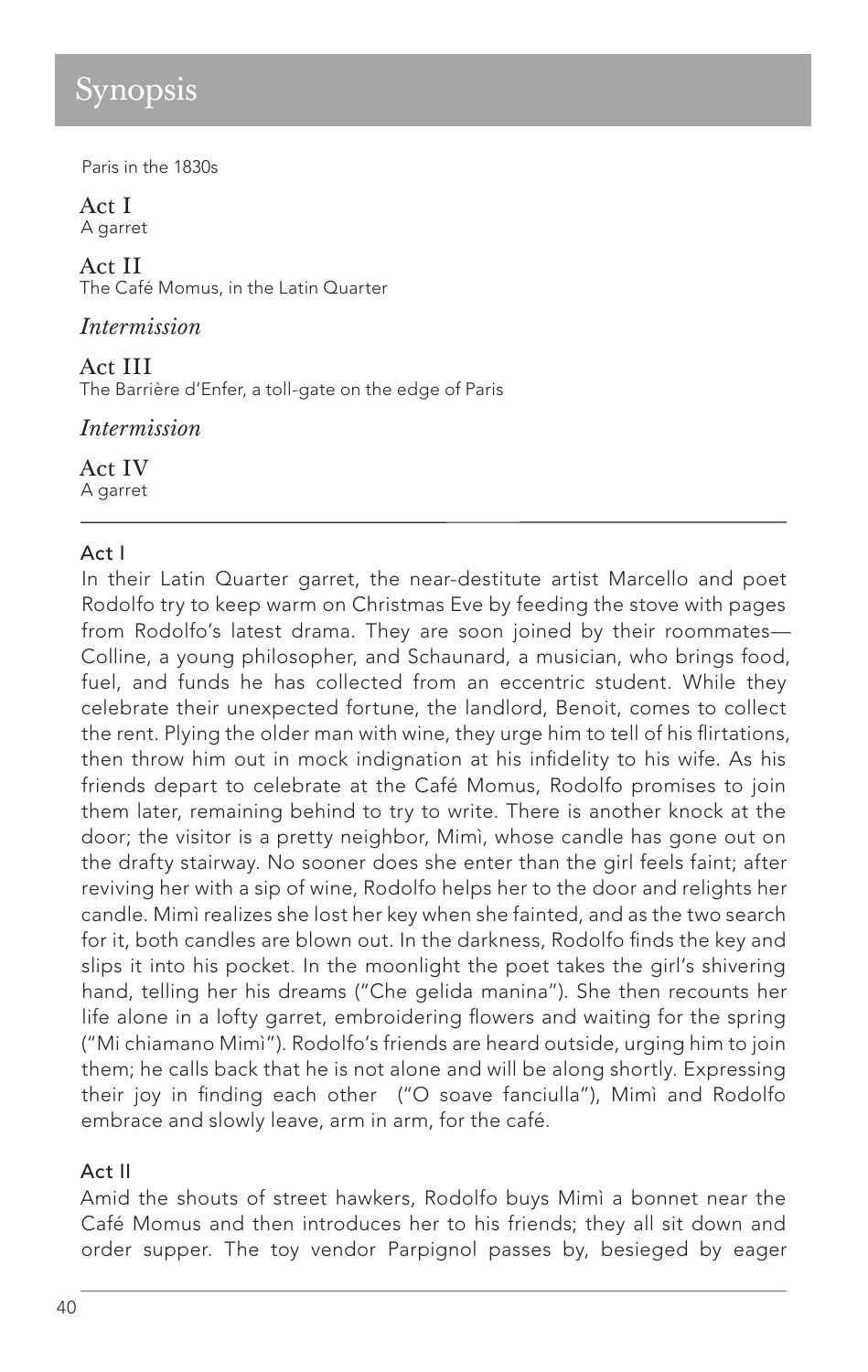children. Marcello's former sweetheart, Musetta, makes a noisy entrance on the arm of the elderly but wealthy Alcindoro. The ensuing tumult reaches its peak when, trying to regain Marcello's attention, she sings a waltz about her popularity ("Quando me'n vo'"). She complains that her shoe pinches, sending Alcindoro off to fetch a new pair. The moment he is gone, she falls into Marcello's arms and tells the waiter to charge everything to Alcindoro. Soldiers march by the café, and as the bohemians fall in behind, Alcindoro rushes back with Musetta's shoes.

#### Act III

At dawn on the snowy outskirts of Paris, a customs official admits farm women to the city. Merrymakers are heard within a tavern. Soon Mimì wanders in, searching for the place where Marcello and Musetta now live. When the painter emerges, she tells him of her distress over Rodolfo's incessant jealousy ("O buon Marcello, aiuto!"). She says she believes it is best that they part. Rodolfo, who has been asleep in the tavern, wakes and comes outside. Mimì hides nearby, though Marcello thinks she has gone. The poet first tells Marcello that he wants to separate from his sweetheart, citing her fickleness; pressed for the real reason, he breaks down, saying that her coughing can only grow worse in the poverty they share. Overcome with tears, Mimì stumbles forward to bid her lover farewell ("Donde lieta uscì") as Marcello runs back into the tavern upon hearing Musetta's laughter. While Mimì and Rodolfo recall past happiness, Musetta dashes out of the inn, quarreling with Marcello, who has caught her flirting ("Addio dolce svegliare"). The painter and his mistress part, hurling insults at each other, but Mimì and Rodolfo decide to remain together until spring.

#### Act IV

Now separated from their girlfriends, Rodolfo and Marcello lament their loneliness in the garret ("O Mimì, tu più non torni"). Colline and Schaunard bring a meager meal; to lighten their spirits the four stage a dance, which turns into a mock duel. At the height of the hilarity Musetta bursts in to tell them that Mimì is outside, too weak to come upstairs. As Rodolfo runs to her aid, Musetta relates how Mimì begged to be taken to her lover to die. The poor girl is made as comfortable as possible, while Musetta asks Marcello to sell her earrings for medicine and Colline goes off to pawn his overcoat, which for so long has kept him warm ("Vecchia zimarra"). Left alone ("Sono andati?"), Mimì and Rodolfo wistfully recall their meeting and their first happy days, but she is seized with violent coughing. When the others return, Musetta gives Mimì a muff to warm her hands and prays for her life. As she peacefully drifts into unconsciousness, Rodolfo closes the curtain to soften the light. Schaunard discovers that Mimì is dead, and when Rodolfo at last realizes it, he throws himself despairingly on her body, repeatedly calling her name.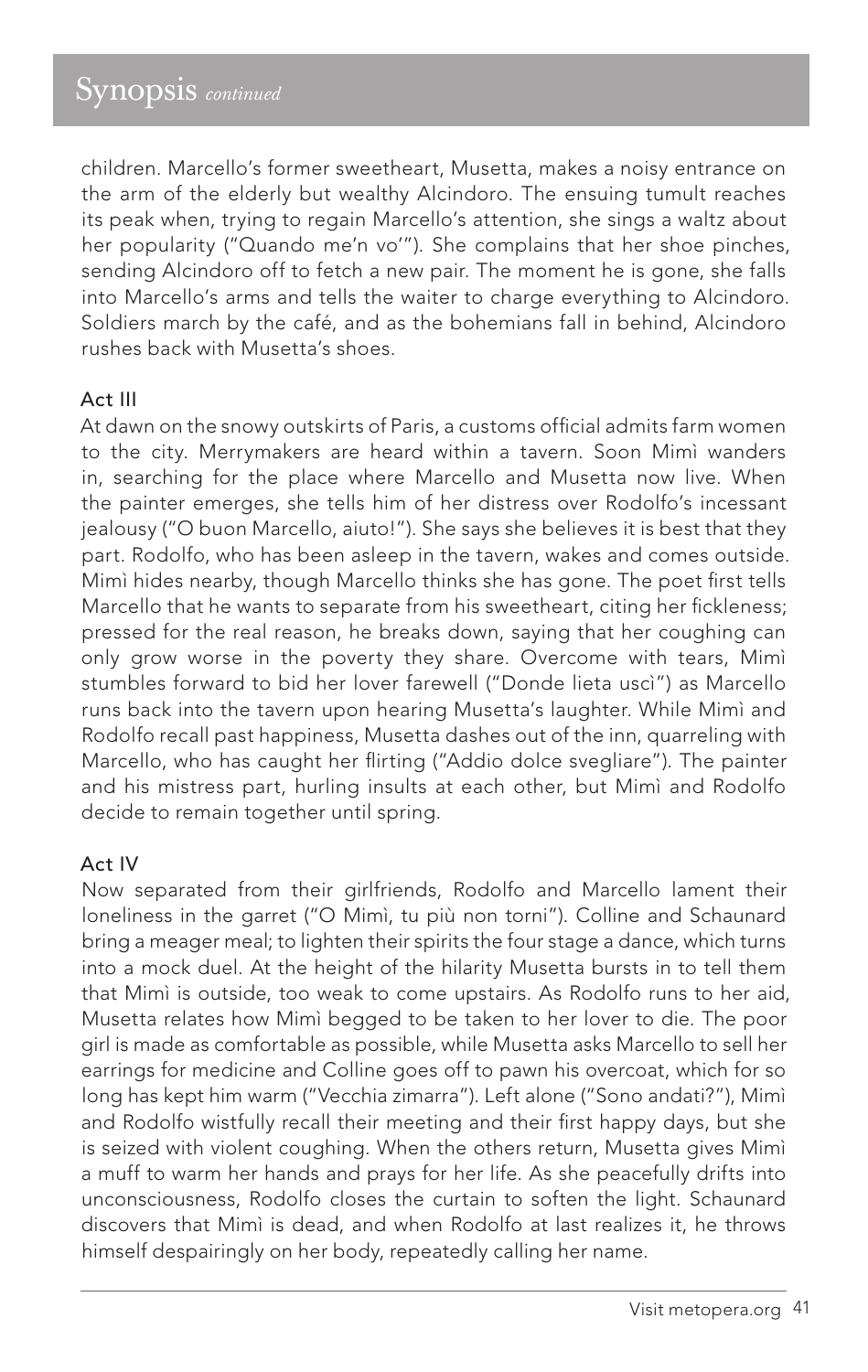# *"A masterwork of theatrical intensity and integrity."*

-London Times

Direct from its sold-out run in London, Philip Glass's artistic triumph chronicles Gandhi's rise and the power of truth. "A masterpiece," raves *The Wall Street Journal.*

# *Glass* SATYAGR NEW PRODUCTION

*April 11 Premiere, 14, 19 (matinee), 22, 25, 28 May 1*



Visit metopera.org or call (212) 362-6000 for casting information and ticket availability.

Listen to Metropolitan **SIRILIS & Cisceri to Metropol** on Sirius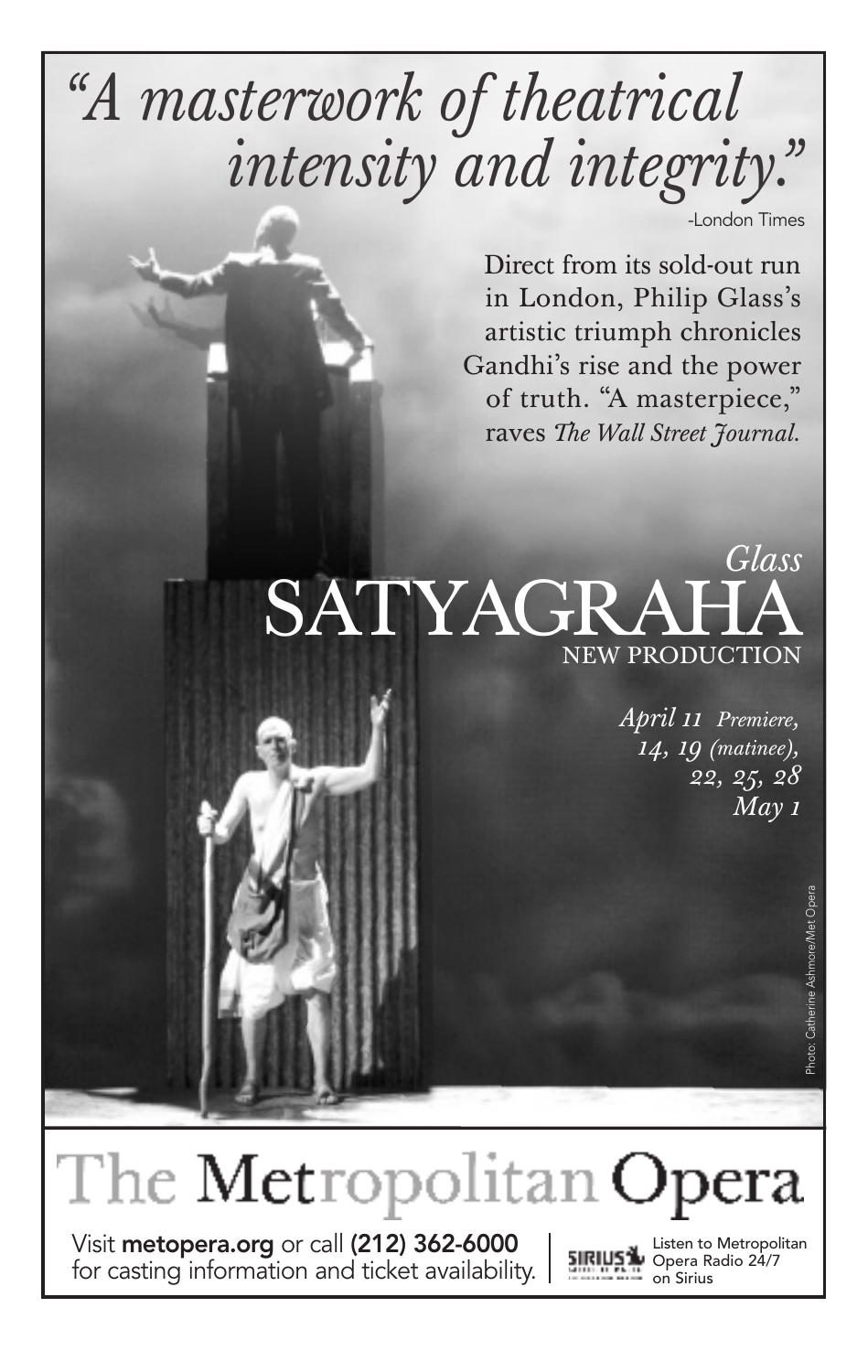# *Giacomo Puccini* La Bohème

#### *Premiere: Teatro Regio, Turin, 1896*

*La Bohème*, the passionate, timeless, and indelible story of love among young artists in Paris, can stake its claim as the world's most popular opera. It has a marvelous ability to make a powerful first impression (even to those new to opera) and to reveal unsuspected treasures after dozens of hearings. At first glance, *La Bohème* is the definitive depiction of the joys and sorrows of love and loss; on closer inspection, it reveals the deep emotional significance hidden in the trivial things (a bonnet, an old overcoat, a chance meeting with a neighbor) that make up our everyday lives.

#### *The Creators*

Giacomo Puccini (1858–1924) was immensely popular in his own lifetime, and his mature works remain staples in the repertory of most of the world's opera companies. His operas are celebrated for their mastery of detail, sensitivity to everyday subjects, copious melody, and economy of expression. Puccini's librettists for *La Bohème*, Giuseppe Giacosa (1847–1906) and Luigi Illica (1857–1919), also collaborated with Puccini on his two other most enduringly successful operas, *Tosca* and *Madama Butterfly*. The French author Henri Murger (1822–1861) drew on his own early experiences as a poor writer in Paris to pen an episodic prose novel and later a successful play, *Scènes de la Vie de Bohème*, which became the basis for the opera.

#### *The Setting*

The libretto sets the action in Paris, circa 1830. This is not a random setting, but rather reflects the issues and concerns of a particular time and place. After the upheavals of revolution and war, French artists had lost their traditional support base of aristocracy and church and were desperate for new sources of income. The rising bourgeoisie took up the burden of patronizing artists and earned their contempt in return. The story, then, centers on self-conscious youth at odds with mainstream society, feeling themselves morally superior to the rules of the bourgeois (specifically regarding sexual mores) and expressing their independence with affectations of speech and dress. The Bohemian ambience of this opera is clearly recognizable in any modern urban center. *La Bohème* captures this ethos in its earliest days.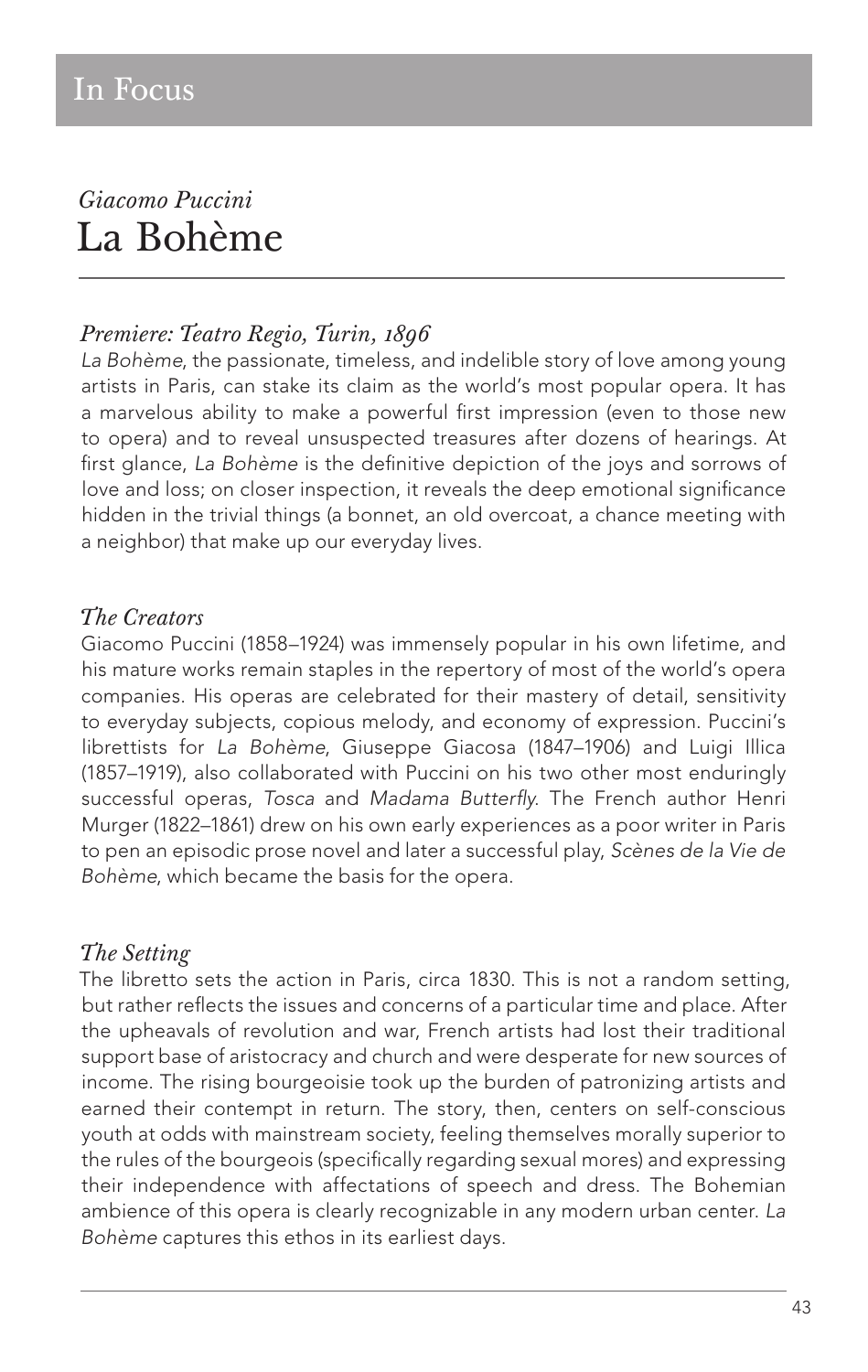#### *The Music*

Lyrical and touchingly beautiful, the score of *La Bohème* exerts a uniquely immediate emotional pull. Many of the most memorable melodies in the score are built incrementally, with small intervals between the notes that carry the listener with them on their lyrical path. This is a distinct contrast to the grand leaps and dives that earlier operas often depended on for emotional effect. *Bohème*'s melodic structure perfectly captures the "small people" (as Puccini called them) of the drama and the details of everyday life. The two great love arias in Act I seduce the listener, beginning conversationally, with great rushes of emotion seamlessly woven into more trivial expressions. Furthermore, the slightest alterations to a melody can morph the meaning of a thought or an emotion in this score. A change of tempo or orchestration can turn Musetta's famous, exuberant Act II waltz into the nostalgic, bittersweet tenor/baritone duet in Act IV, as the Bohemians remember happier times. Similarly, the "streets of Paris" theme is first heard as a foreshadowing in Act I, when one of the Bohemians suggests going out on the town, hits full flower in Act II, when they (and we) are actually there, and becomes a bitter, actually chilling memory at the beginning of Act III when it is slowed down and re-orchestrated. It's a bit like Marcel Proust's prose experiments in time and memory, with a great deal more economy.

#### La Bohème *at the Met*

*La Bohème* had its Met premiere while the company was on tour in Los Angeles (the same city where it received its American premiere) in 1900. Nellie Melba sang Mimì and improbably added the mad scene from Donizetti's *Lucia di Lammermoor* as an encore after the final curtain (a practice she maintained for several other performances). This production lasted until 1952, when it was replaced by one designed by Rolf Gerard and directed by Joseph L. Mankiewicz, who insisted his name be removed after a disagreement with some of the singers. The current spectacular production by Franco Zeffirelli was unveiled in 1981 with an impressive cast that included Teresa Stratas, José Carreras, Renata Scotto, Richard Stilwell, and James Morris, with James Levine conducting. *La Bohème* was presented at the Met in 58 consecutive seasons after its first appearance and has been performed in all but six seasons since 1900.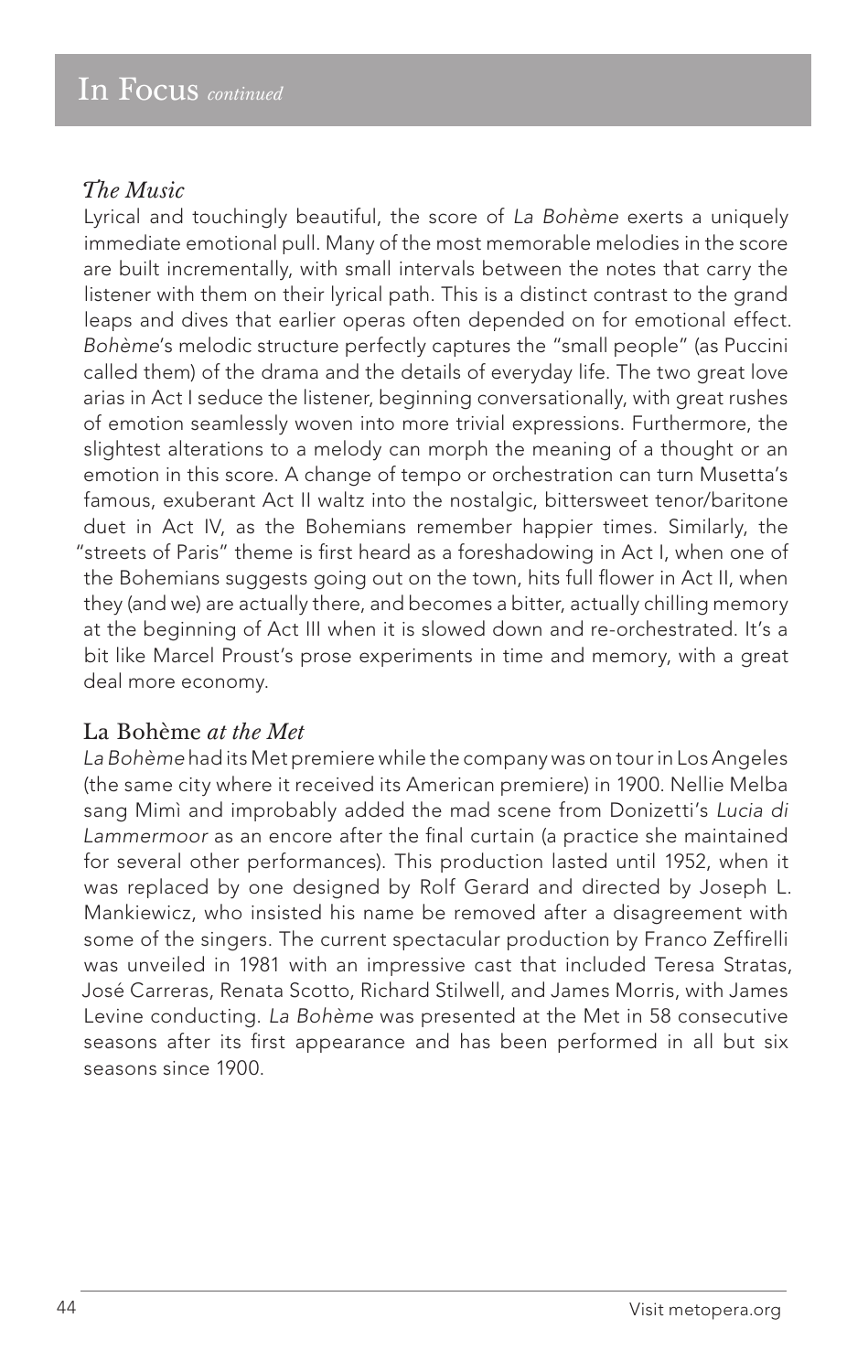**1988 Set The School Set School Set School Set School Set School Set School Set School Set School Set School Set School Set School Set School Set School Set School Set School Set School Set School Set School Set School Set** listeners, it will not leave much impression on the history of our lyric theater." This was the confident judgment of Carlo Bersezio, writing in *La Stampa* about the opera's premiere at the Teatro Regio in Turin on February 1, 1896.

Bersezio accused Puccini of writing *La Bohème* with "great haste and with little attempt at selection or polishing." This was not true. Although Rossini and Donizetti could dash off an opera in two or three weeks, Puccini spent years on each new work. In fact, three turbulent years separated the premieres of his *Manon Lescaut* and *La Bohème*. Shortly after the great success of *Manon Lescaut* in 1893, Puccini happened to meet his friend Ruggero Leoncavallo in a Milan café, and in conversation it was revealed that each of them was at work on an opera based on Henry Murger's autobiographical sketches, *Scènes de la vie de Bohème*. A bitter quarrel developed, with the result that the two composers became lifelong enemies. It is well documented that Puccini was, indeed, already at work on such an opera, collaborating with the librettists Giuseppe Giacosa and Luigi Illica, who had done some work on the libretto for *Manon Lescaut* (as had Leoncavallo). Sensitive to the criticism of the librettos of his earlier operas, Puccini was extremely demanding of Giacosa and Illica, so demanding that there were many arguments and angry letters. At one time or another both librettists wished to resign from the project and had to be placated by Puccini's publisher, Giulio Ricordi. Puccini was equally demanding of himself and spent almost the entire year of 1895 orchestrating *La Bohème*. The result is a work so polished and tightly constructed that it is impossible to cut one line from it.

Great care went into the preparations for the first production, staged in Turin, where *Manon Lescaut* had had its acclaimed premiere. But, despite the expert conducting of the Teatro Regio's newly appointed musical director, the 28-year-old Arturo Toscanini, the opening night of *La Bohème* was less than the "great and sensational success" the rehearsals had led Puccini to expect. The public was not unenthusiastic, but there were only five curtain calls for the composer, and the critics in Turin were brutal. Bersezio found the music too light. He wrote, "This is music which can amuse us, but hardly move us, and even the intensely dramatic finale of the opera does not seem to me adequately colored and dressed with musical forms." He advised Puccini to consider *Bohème* "a momentary error, a brief digression, and to return to the path of true art." The work's lack of "art" bothered other critics as well. In the review in the *Gazzetta del Popolo*, E. A. Berta addressed Puccini directly: "You have indulged your whim of obliging the public to applaud you where and when you wanted. You can be forgiven for doing this once. But in the future, return to the great and difficult battles of art."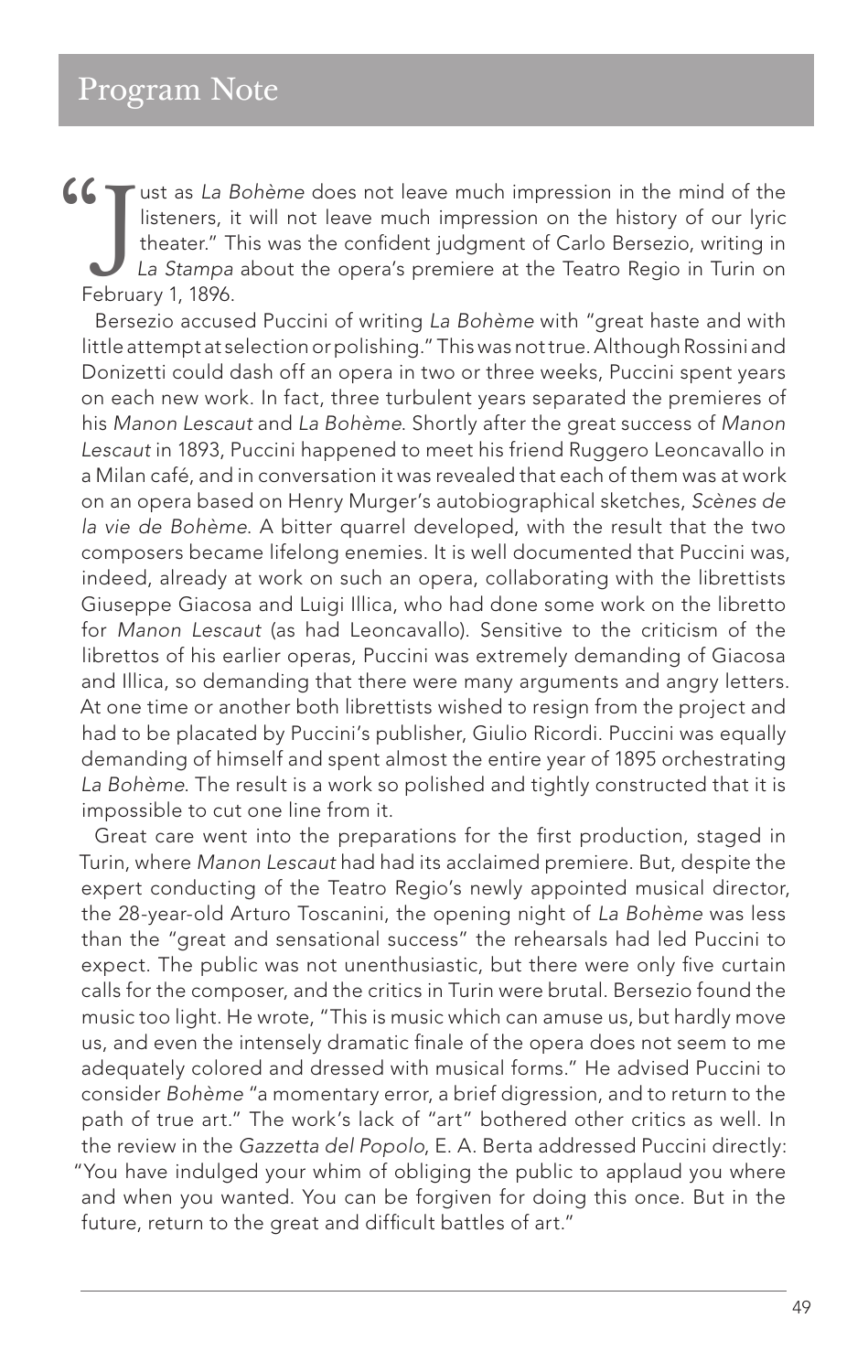Yet there were some critics who could see a future for *La Bohème*. One from Genoa wrote that he foresaw a "triumphal career for this opera," and Alfredo Colombani said in *Corriere della Sera* in Milan that he admired the flow of the music, at times exuberant and at times heart-rending, and praised Puccini for never seeking "musical effects greater than those which the situations allow." Though Puccini did not receive the great and sensational success he wanted when *La Bohème* was mounted in Rome and Naples a few weeks after the premiere, the breakthrough came on Friday, April 13, 1896, when the opera was staged in Palermo. The audience was delirious and refused to leave the theater until the final scene had been repeated, a response reported in newspapers throughout Italy and elsewhere.

George Bernard Shaw had recognized Puccini as the heir of Verdi when he saw *Manon Lescaut*, but even after the worldwide success of *La Bohème* there were Italian critics who could not forgive him for his apparent lack of lofty artistic ambitions. By 1915 Italian music commentators were deploring the fact that foreign countries knew Italian music through the work of this old-fashioned melodist when Italy could boast such intellectual composers as Ildebrando Pizzetti.

In English-speaking countries *La Bohème* came in for a different sort of criticism. It was first performed in England in Manchester in 1897, and was sung at Covent Garden later that year in English, and in 1899 in Italian. A company from Italy gave the American premiere of *Bohème* in Los Angeles in 1897, and it was first sung in New York at Wallack's Theater the following year. The Metropolitan premiere took place on December 26, 1900. But *La Bohème* offended Victorian morals. A British critic wrote that Murger's work was "hardly suitable for the book of an opera." After the Met premiere Henry Krehbiel in *The New York Tribune* wrote: "*La Bohème* is foul in subject, and fulminant but futile in its music. Its heroine is a twin sister of the woman of the camellias but Mimì is fouler than Camille, alias Violetta, and Puccini has not been able to administer the palliative which lies in Verdi's music." Even the legendary Hollywood gossip columnist Louella Parsons once managed to take a swipe at it. Reviewing a 1916 nonmusical film based on Murger's book, she commented that *La Bohème* was "woefully bereft of sunshine and smiles."

Audiences have generally been kinder to Puccini. The Italian public quickly grew so fond of *La Bohème* that Leoncavallo's opera on the same subject, premiered a year after Puccini's, never really had a chance. Anglo-Saxon audiences may not have responded quite so readily to Puccini's engaging crew of Bohemians, but the opera was established in English-speaking countries by some notable champions—Nellie Melba (who sang Mimì in the first Italian performance in London and in the Metropolitan premiere), Enrico Caruso, and Toscanini, among others. Some still resist Puccini's frank emotionalism, but audiences moved by his musical and dramatic genius have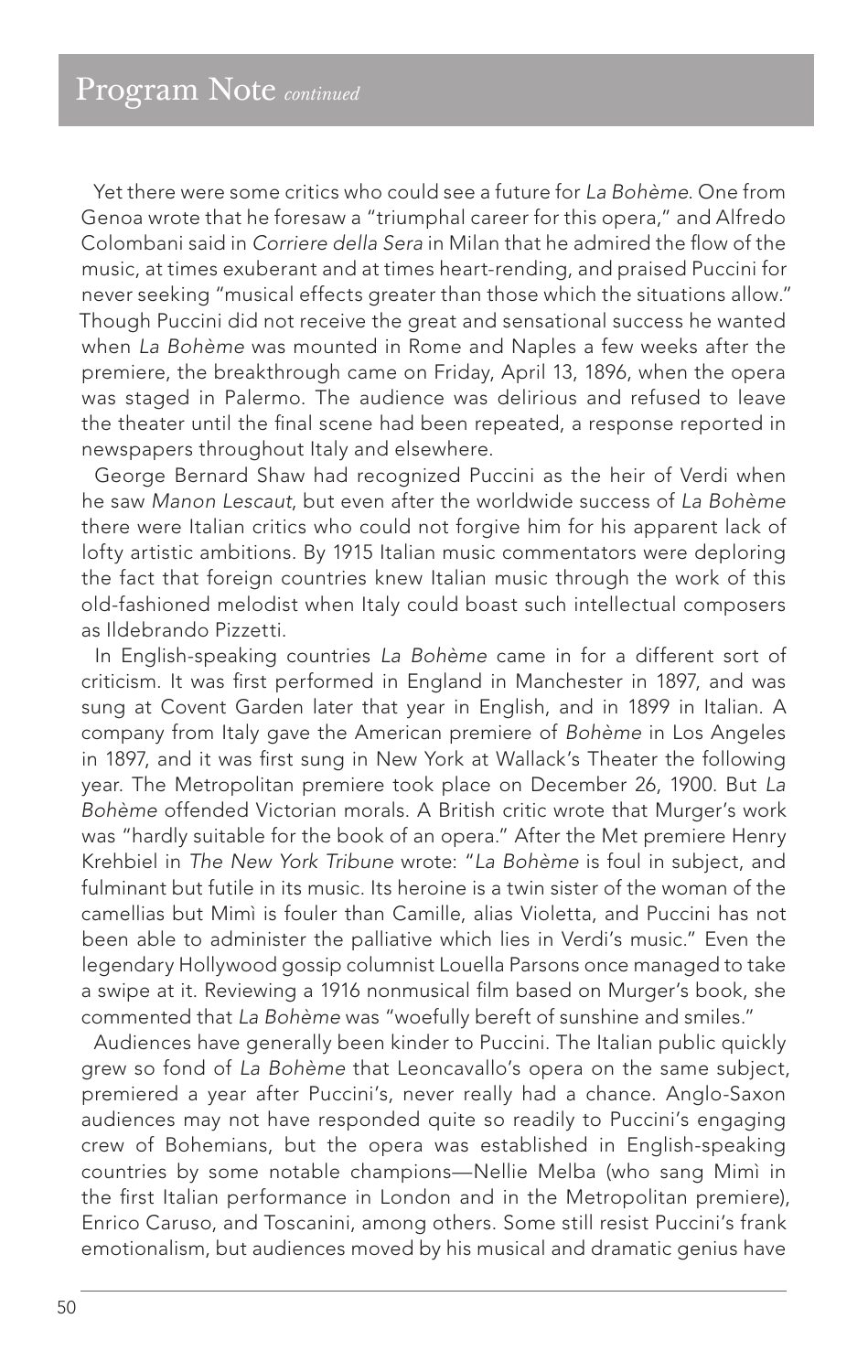## Program Note *continued*

kept *Bohème* among the handful of indispensable operas. In reviewing the reissue of Beecham's recording with Victoria de los Angeles and Jussi Björling, the English critic Frank Granville Barker cast aside inhibition and wrote: "The man or woman who is insensitive to the spell of this performance really isn't fit to live in civilized society, for it is one of the wonders of the world."

*—William Livingstone*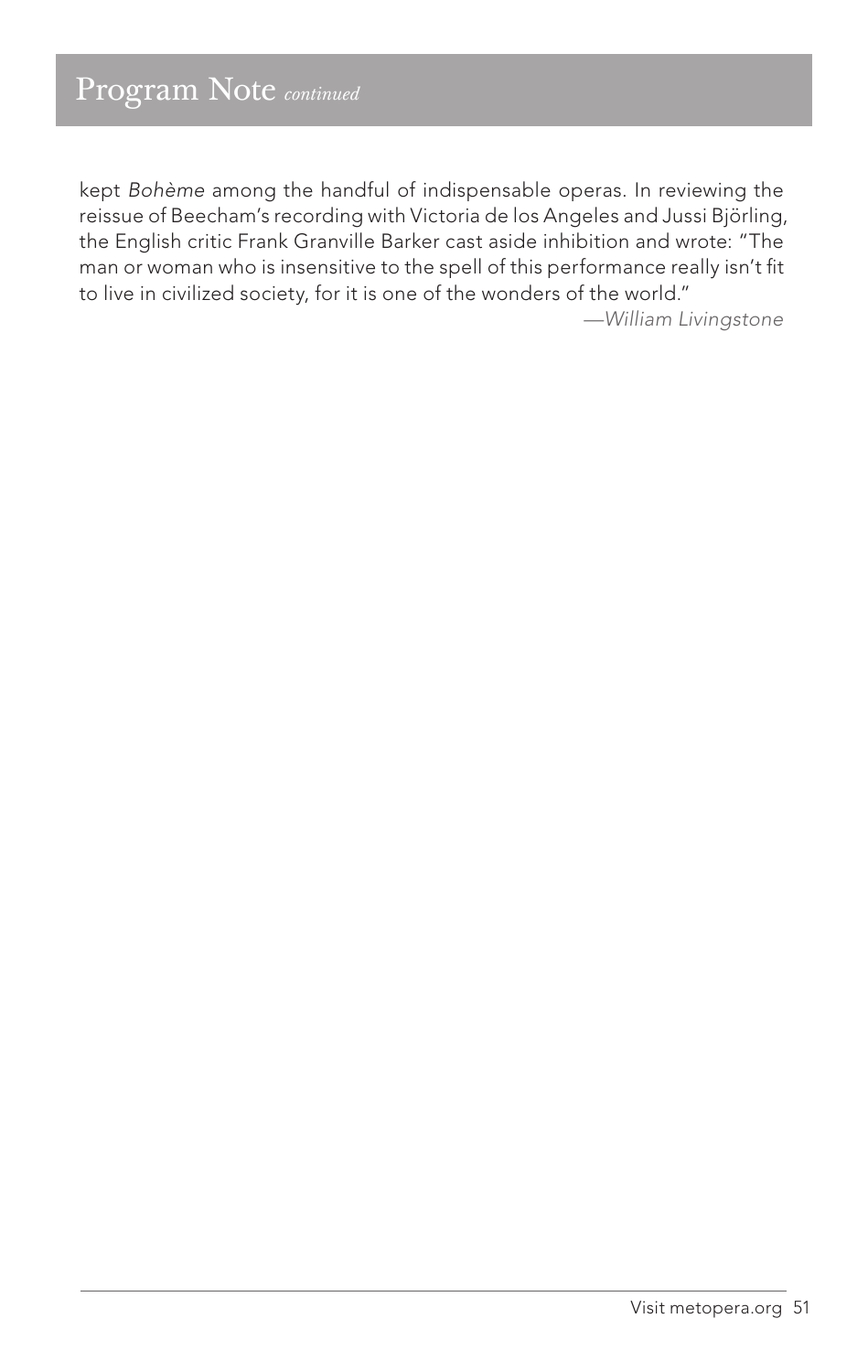# On Stage at the Met

#### *Verdi* ERNANI

Marcello Giordani stars as the outlaw determined to rescue the woman he loves. *The New York Times* calls Sondra Radvanovsky "intense and convincing" as Elvira. With Ferruccio Furlanetto, a "villain among villains," as the scheming Silva, and Thomas Hampson as the dashing Don Carlo.

Apr 2, 5, 10

#### *Prokofiev* THE GAMBLER

Maestro Valery Gergiev conducts Prokofiev's gripping interpretation of Dostoyevsky's tale of compulsion, addiction, and madness.

Apr 4, 8, 12 mat

#### *Glass*  SATYAGRAHA

Direct from its hit run in London, Philip Glass's artistic triumph chronicles Gandhi's rise and the power of truth. "A masterpiece," raves *The Wall Street 'fournal*.

Apr 11, 14, 19 mat, 22, 25, 28, May 1

COMING SOON

*Mozart*  DIE ENTFÜHRUNG AUS DEM SERAIL

The electrifying Diana Damrau sings her third Mozart role at the Met this season: as Konstanze, the feisty heroine of this charming comedy, she performs opposite the superb Matthew Polenzani.

Apr 26, 30, May 3 mat, 7

Visit metopera.org for full casting information and ticket availability. Or pick up a cast sheet near the box office.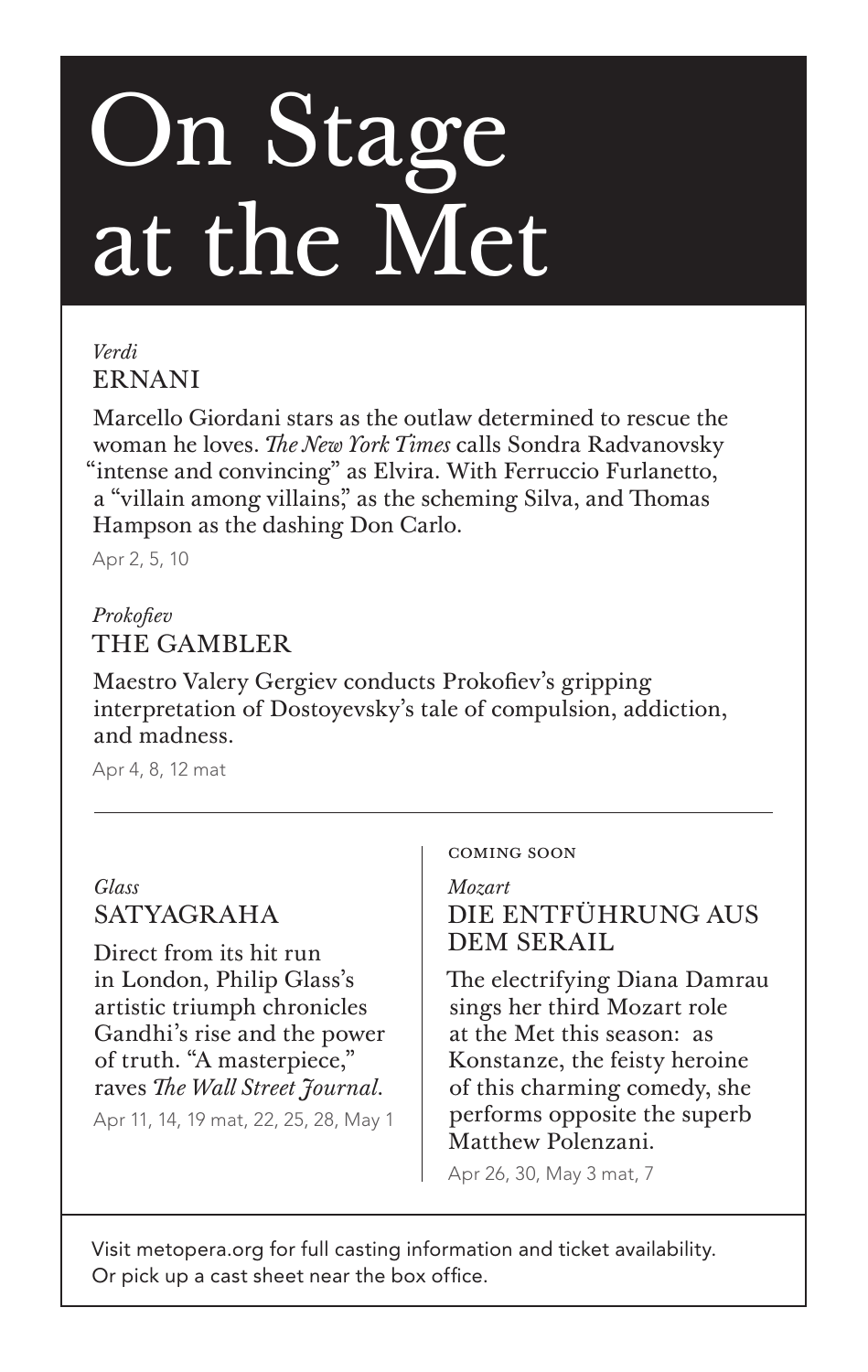## The Cast



Nicola Luisotti conductor

BIRTHPLACE Viareggio, Italy

this season *La Bohème* at the Met, *Tosca* at the Paris Opera, *Il Trittico* with the Frankfurt Opera, *Le Nozze di Figaro* at Tokyo's Suntory Hall, *Don Carlos* in Geneva, and his debut conducting the Berlin Philharmonic.

met appearances *Tosca* (debut, 2006).

career highlights *Il Trovatore* at the Arena di Verona, *Oberto* at La Scala, *Un Ballo in Maschera* for his 2003 North American debut with the Canadian Opera Company, *La Traviata* at the Paris Opera, *Simon Boccanegra* and *Tosca* at Munich's Bavarian State Opera, *Carmen* and *Pagliacci* at the Los Angeles Opera, *La Forza del Destino* and *Tosca* at the San Francisco Opera, *La Fanciulla del West* in Genoa, and *Macbeth* at the Seattle Opera. He is principal guest conductor of the Tokyo Symphony Orchestra and becomes music director of the San Francisco Opera in September 2009.



Ainhoa Arteta soprano

BIRTHPLACE Tolosa, Spain

this season Musetta in *La Bohème* at the Met and La Scala, Mimì in *La Bohème* in Las Palmas, Marguerite in *Faust* in Valencia, Blanche in *Dialogues des Carmélites* in Bilbao, the world premiere of Lorenzo Palomo's cantata *Dulcinea* in Berlin, and concerts in Vienna and solo recitals throughout Spain.

met appearances Mimì (debut, 1994), Violetta in *La Traviata*, Micaëla in *Carmen*, Olga in *Fedora*, and Thérèse in *Les Mamelles de Tirésias*.

career highlights Recent highlights include Marguerite at Munich's Bavarian State Opera, Tatiana in *Eugene Onegin* in Valencia, Musetta in Trieste and for her debut at the Arena di Verona, Juliette in *Roméo et Juliette* in Mexico City, and the title role of *Manon* in Bilbao. She has also sung Magda in *La Rondine* with Washington National Opera, Gilda in *Rigoletto* in Madrid, Marguerite in Mexico City, Leïla in *Les Pêcheurs de Perles* in Barcelona, and Musetta at Covent Garden and in Houston and Dallas.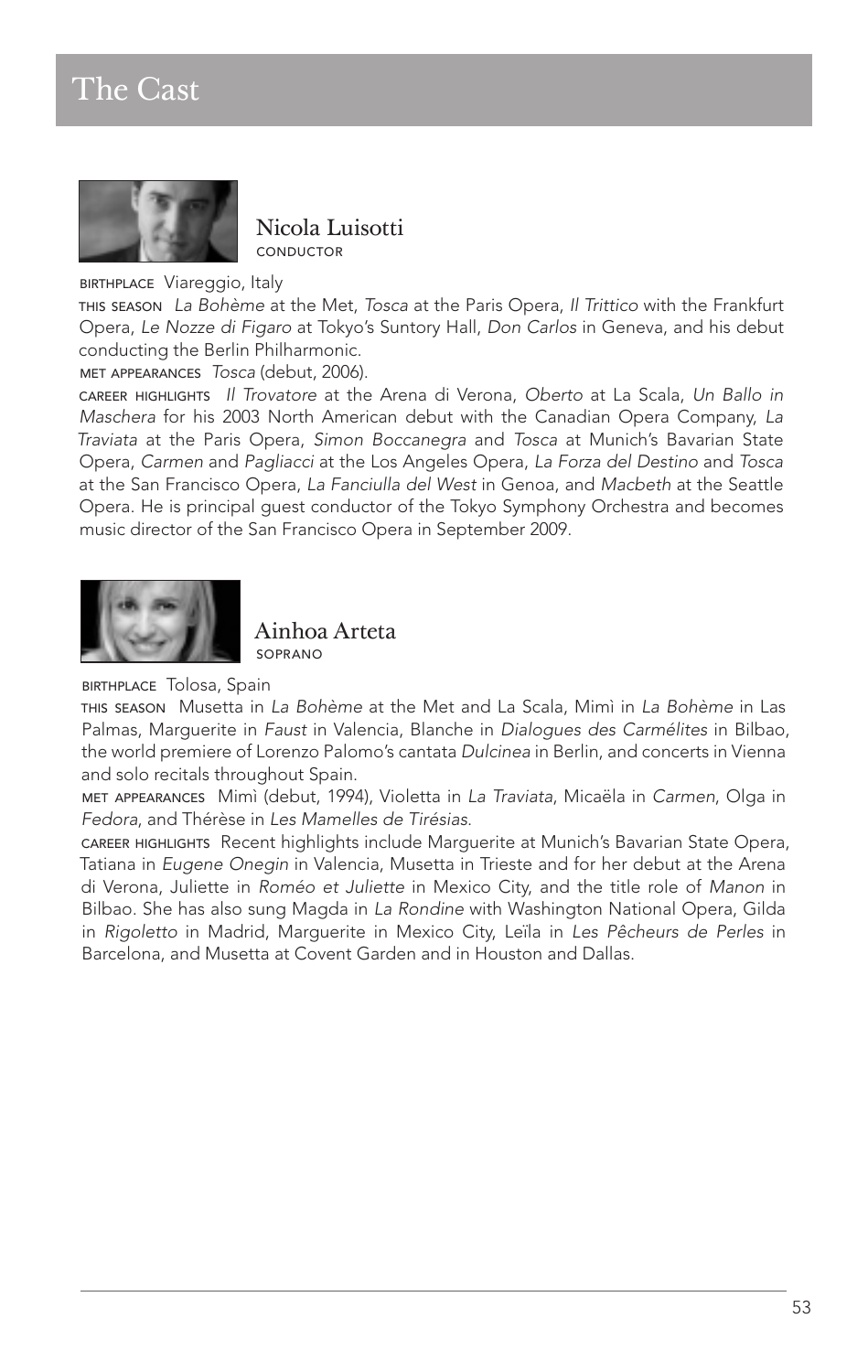

Angela Gheorghiu soprano

BIRTHPLACE Adjud, Romania

this season Mimì in *La Bohème* at the Met, Juliette in *Roméo et Juliette* at the Arena di Verona, Magda in *La Rondine* with the San Francisco Opera, and Fanny in the world premiere of Vladimir Cosma's *Marius et Fanny* in Marseille.

met appearances Amelia Grimaldi in *Simon Boccanegra*, Violetta in *La Traviata*, Mimì (debut, 1993), Liù in *Turandot*, Micaëla in *Carmen*, Adina in *L'Elisir d'Amore*, Juliette, and Marguerite in *Faust*.

career highlights Made her international debut in 1992 at Covent Garden, and it was in this opera house that she first sang Violetta in 1994. Major performances include Tosca, Mimì, Amelia, Magda in *La Rondine*, and Nedda in *Pagliacci* at Covent Garden; Juliette at the Salzburg Festival and in Orange; and Marguerite at Covent Garden and in Monte Carlo. She recently performed recitals at La Scala, the Salzburg Festival, and Vienna's Musikverein, and has been heard in concert with the New York Philharmonic and in Amsterdam, Paris, Philadelphia, and Los Angeles. She has appeared in film versions of both *Tosca* and *Roméo et Juliette*.



Oren Gradus **BASS** 

birthplace Brooklyn, New York

this season Colline in *La Bohème* and Publio in *La Clemenza di Tito* at the Met, Colline in Los Angeles, the Old Hebrew in *Samson et Dalila* in San Francisco, and Raimondo in *Lucia di Lammermoor* in San Francisco and at Bologna's Teatro Comunale.

met appearances Giorgio in *I Puritani*, Timur in *Turandot*, Garibaldo in *Rodelinda*, the Old Hebrew, the King in *Aida*, Massetto in *Don Giovanni*, and the Guardian in *Elektra* (debut, 2002).

career highlights Leporello in *Don Giovanni* with the Houston Grand Opera and San Francisco Opera, Figaro in *Le Nozze di Figaro* and Leporello in Marseille, Ramfis in *Aida* with the Rome Opera at Caracalla, Raimondo in Santiago, Don Basilio in *Il Barbiere di Siviglia* and Masetto with the Dallas Opera, Sarastro in *Die Zauberflöte* in St. Louis, and Méphistophélès in *Faust* with the Pittsburgh Opera.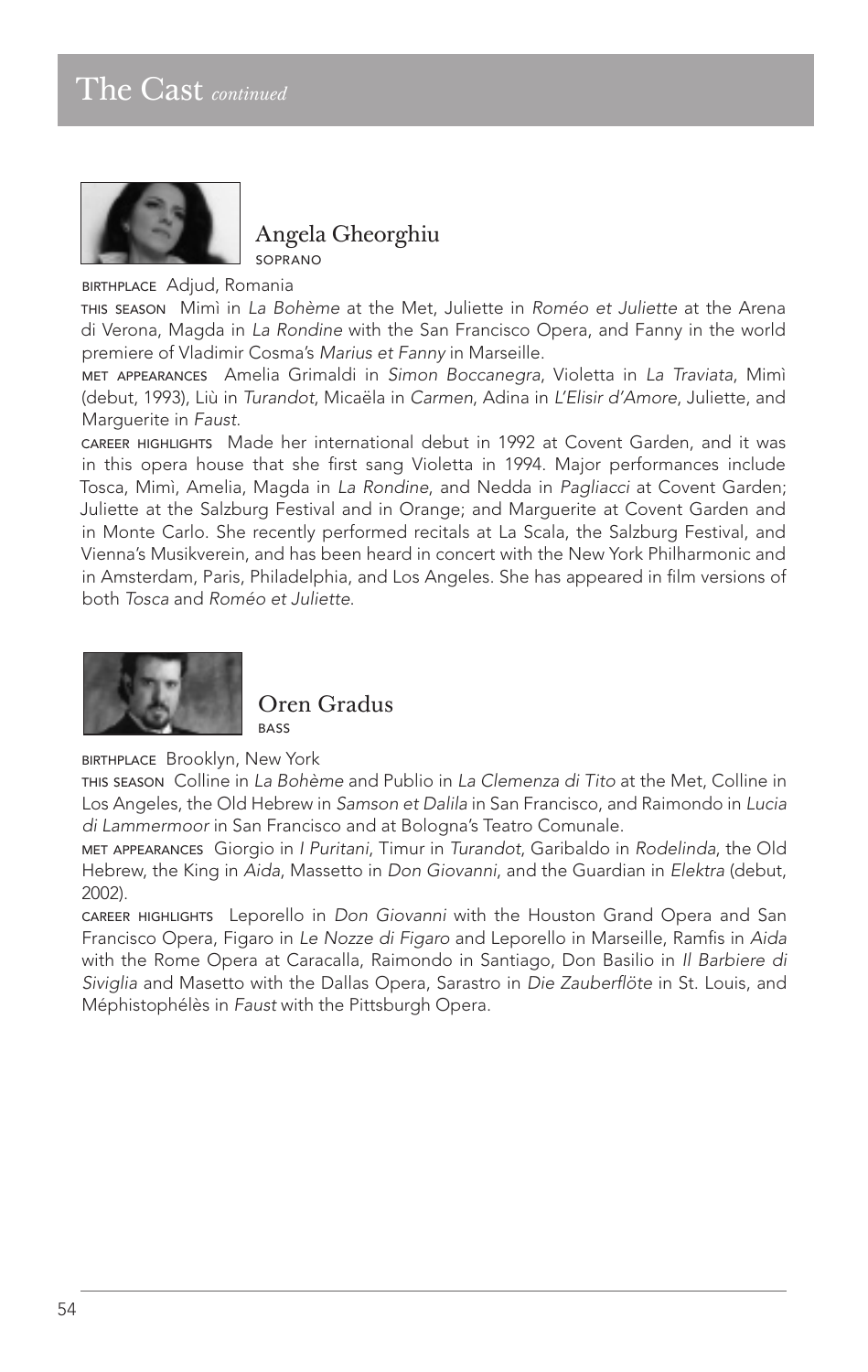

Quinn Kelsey **BARITONE** 

BIRTHPLACE Honolulu, Hawaii

this season Schaunard in *La Bohème* for his Met debut, Ping in *Turandot* at Lyric Opera of Chicago, Sharpless in *Madama Butterfly* and Count di Luna in *Il Trovatore* with Hawaii Opera Theatre, and a recital at Washington's Kennedy Center.

career highlights Wagner in *Faust*, Yamadori in *Madama Butterfly*, and the Forester in *The Cunning Little Vixen* with Lyric Opera of Chicago; recitals in New York and Los Angeles; and concert engagements with the Honolulu Symphony, Chicago Youth Symphony, and Chicago Children's Choir. He is a recent graduate of the Lyric Opera of Chicago's Center for American Artists and a recipient of a Richard Tucker Foundation Career Grant.



Paul Plishka **BASS** 

BIRTHPLACE Old Forge, Pennsylvania

this season Benoit and Alcindoro in *La Bohème* and the Director in *The Gambler* at the Met.

met appearances Has sung over 1,500 performances of 83 roles with the Met since his debut in 1967, including Colline in *La Bohème* in the first "Live from the Met" telecast in 1977 and the title role of *Falstaff* (which marked his 25th anniversary with the company).

career highlights Has appeared regularly with major opera companies in such North American cities as San Francisco, Chicago, Philadelphia, Seattle, Baltimore, Houston, Pittsburgh, Dallas, San Diego, Toronto, Montreal, and Vancouver. In Europe he has performed at Covent Garden and La Scala and in Geneva, Munich, Hamburg, Barcelona, Vienna, Berlin, Zurich, Paris, Lyon, and Marseille. Concert appearances include engagements with leading orchestras in New York, Houston, Toronto, Minnesota, and Boston.